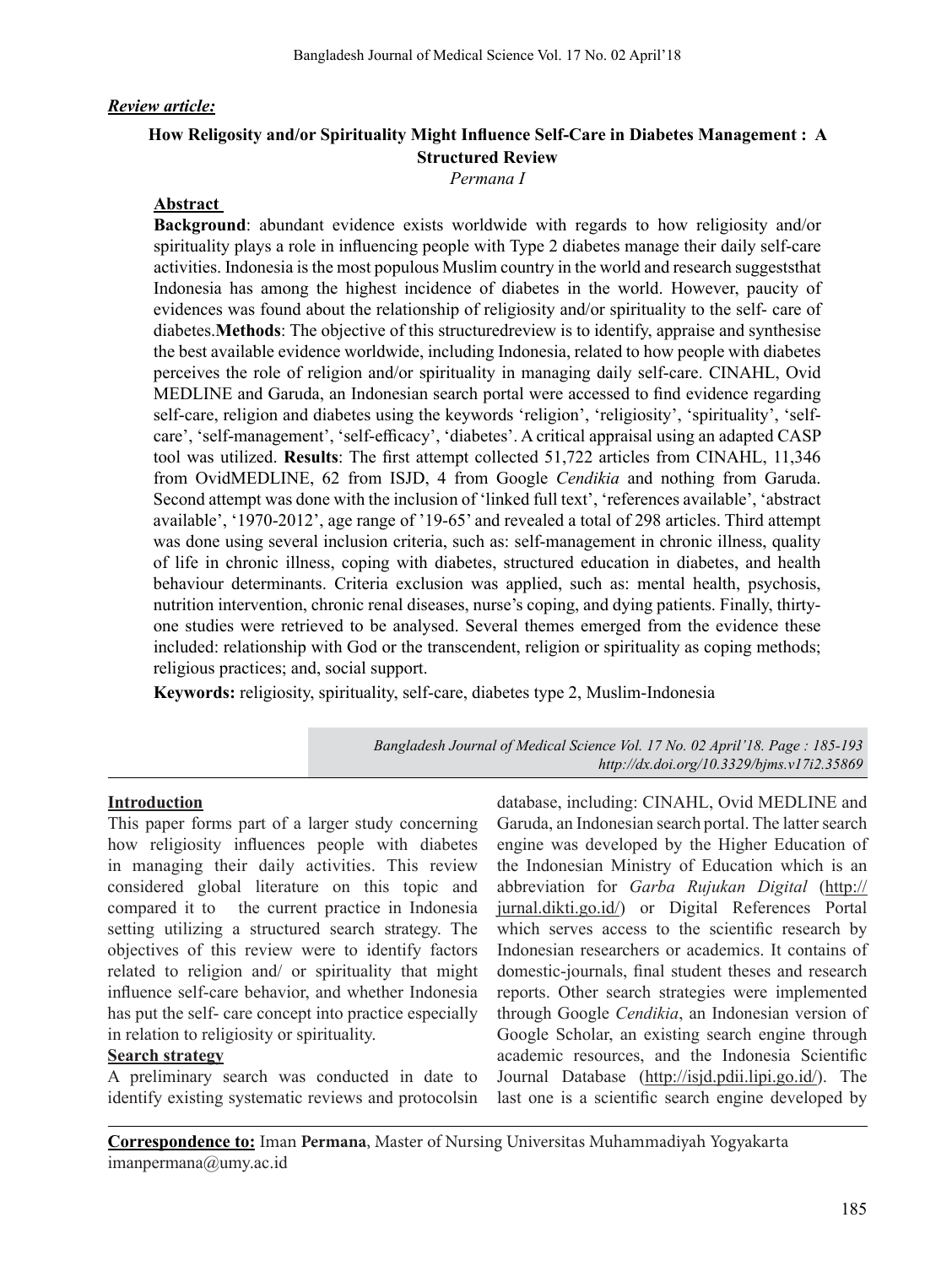*Pusat Dokumentasi dan InformasiIlmiah* (Scientific Information and Documentation Center)from LIPI (Indonesian Institute of Sciences, http://www.lipi.  $go.id/$ ),

a governmental institute for sciences and research. The search located articles or research report in English or with English abstracts, initially using simple search terms (Table 3.1). Indonesian Universities have obliged students to write an English abstract for their dissertation or thesis, to expand their relationship with other researchers or students from other countries. A comprehensive search protocol was developed and administered across the different databases (Table 3.1).

**Table 3.1:** Search Strategy

## **Study selection**

The systematic search only looking for self-care management among people with type 2 diabetes and inclusion and exclusion criteria were used in two phases to narrow down the search and final retrieval of relevant papers. For the final process, a full reading through abstract and full text was done to gain a better understanding and to select the appropriate evidences. Once the final papers had been included, each paper was then critically appraised using a format drawn from the CASP tool (http://www.casp-uk.net/).

The adaptation of the CASP tool provided a framework for the approach and management of results collected across various method studies requiring specific critical appraisals procedures.

|                   | <b>CINAHL</b>                                                                                                                                                                  | Ovid MEDLINE   | Garuda                                                                                    | <b>ISJD</b>                | Google Cendikia                                                          |
|-------------------|--------------------------------------------------------------------------------------------------------------------------------------------------------------------------------|----------------|-------------------------------------------------------------------------------------------|----------------------------|--------------------------------------------------------------------------|
| First attempt     | 'religion' OR 'religiosity' OR<br>'spirituality' AND 'self-care' OR<br>'self-management' OR 'self-efficacy'<br>AND 'diabetes'                                                  |                | keywords 'diabetes<br>mellitus' AND<br>'self-care' AND<br>'religiusitas'<br>(religiosity) | 'diabetes'                 | keywords<br>'agama'OR<br>'religiusitas'AND<br>'diabetes di<br>Indonesia' |
|                   | 51722 articles                                                                                                                                                                 | 11346 articles |                                                                                           | 62 articles                | 4 articles                                                               |
| Second<br>attempt | terms 'linked full text', 'references<br>available', 'abstract available' and<br>range of date '1970 to 2012', age<br>range of $19-65+$ and excluding<br>the 'type 1 diabetes' |                | 'rawatdiri'(self-care)                                                                    | Inclusion and<br>exclusion | 'religiosity' OR<br>'spirituality'<br>AND 'diabetes in<br>Indonesia'     |
|                   | 174 articles                                                                                                                                                                   | 118 articles   |                                                                                           | 3 articles                 | 3 articles                                                               |
| Third attempt     | Inclusion and exclusion (appendix $1$ )                                                                                                                                        |                | 'religiusitas'OR<br>'spiritualitas' AND<br>'diabetes' AND<br>'Indonesia'                  | Abstracts and full text    |                                                                          |
|                   | 113 articles                                                                                                                                                                   | 33 articles    |                                                                                           |                            |                                                                          |
| Fourth attempt    | Abstracts and full texts                                                                                                                                                       |                | 'agama' AND<br>'diabetes'                                                                 |                            | 2 articles                                                               |
|                   | 9 articles                                                                                                                                                                     | 20 articles    |                                                                                           |                            |                                                                          |

## **Results of the search**

The studies retrieved were conducted in wide range of countries including 4 continents; Africa (Ghana, Sudan, and Nigeria), America, Europe (Sweden, and United Kingdom), Australasia (Australia and New Zealand), and Asia (Iran, Taiwan, Thailand, Malaysia, and Indonesia). With regards to specific ethnic populations, most articles involved African American communities, either as the sole sample or with their White American counterparts (17articles). Five studies were conducted within Asian societies,

three Latino, four African, four Indonesia, and three other studies involving Iranian, Arabic, and Maori people. Ten articles were associated with Muslim communities, thirty among Christian, one Buddhist, and two included mixed religions. Articles spanned a wide age range with nineteen including people aged between 20 to more than 60years, eight involved people with more than 40 years old, and eight articles that did not mention the age range the respondents, either because they are a literature reviews, or simply did not provide this information. The current reviews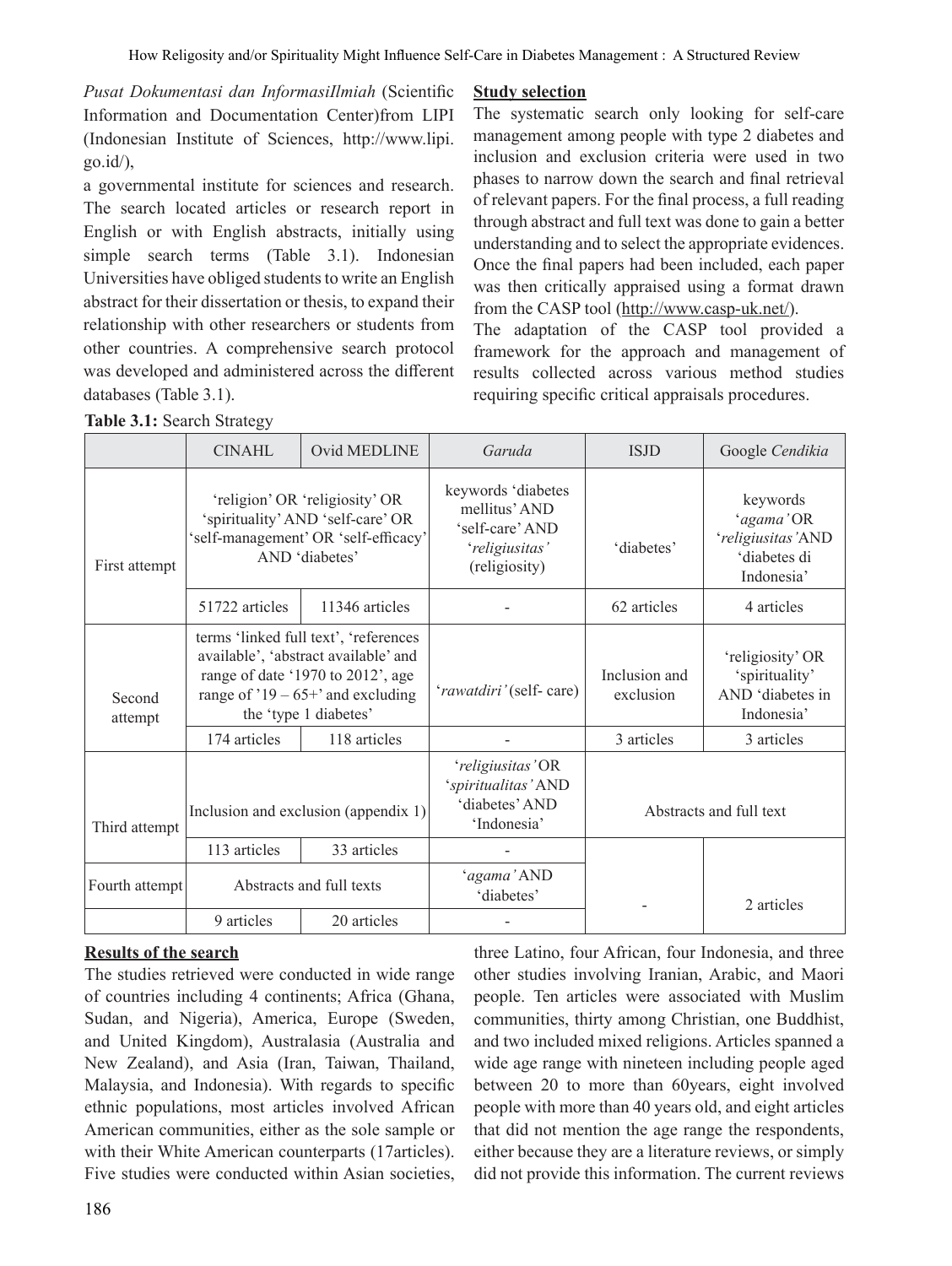were not only discussing about the patients, there were studies regarding the role of the health care professional and patients' relatives including one study describing a couple with a diabetic spouse<sup>1,2</sup>. The role of others were considered an important part of self- care concepts since they influence how patients will cope with illness and seeking assistance from the HCPs is regarded as one of the main components of self-care<sup>3,4</sup>. In an Iranian study, the patients regarded the physician as 'holy men'<sup>5</sup> . The influence of relatives has been shown to play a major role in supporting patients with chronic illness and specifically diabetes <sup>6,7</sup>. Evidence showed that partners had shared the same burden with diabetes patients, especially if the partners were women <sup>8</sup>. Therefore, it is suggested as important to understand how others who are closely related to the patients experience and their perceptions in supporting patients with chronic illness.

### **Appraisal of the Methodological Approaches**

Research approaches refer to a systematic way to organize the plan and procedures on how to gain the data, analyze it and interpret it. The decision to choose a particular approach relies on several considerations, such as the nature of the research problem, personal preferences and experiences, as well as, the audiences of the study. In practice, it depends on morally, ethically, and legally; how satisfied will the researcher be with those methods; and, which is the most practical to the researcher<sup>9</sup>. Overall, there were 31 articles comprising15 qualitative studies, 11 quantitative studies, 1 mixed method and 4 literature reviews. Among the qualitative studies were two grounded theory, two qualitative descriptive studies, one ethnographic study; five focus groups, one a hermeneutic approach, and one interview study. There were five studies conducted with a range of qualitative methods, such as mixing individual and group interviews with ethnography; phenomenology and grounded theory; a focused ethnographic approach and face-to-face interviews; case study, participant observation and focus group; and, focus group and semi-structured interviews<sup>10-13</sup>. Among the quantitative studies, two studiesincluded a pre and post-test experimental design<sup>14, 15</sup>.

### *Qualitative methods*

Qualitative methods were often used due to the naturalistic or interpretative nature, to discover individuals' perspectives of the phenomenon and the context of individual in that particular event. Interviews were the preferred method used within certain approaches, such as grounded theory, focus group interviews, or individual interviews, and phenomenology.

Interviews are beneficial in generating new knowledge from a multidimensional of religiosity or spirituality in managing diabetes using grounded theory approaches. It is useful to extract new themes that can be served as a theoretical framework for another study. For example the work from Polzer and Miles <sup>16</sup> used semi-structured interviews to extract themes among 29 African American individuals and five ministers, which serve as a basic understanding whereas a different study used unstructured interviews, empowering people to generate their own themes without influence <sup>5</sup>. The semi-structured interviews were based on a set of questions to be asked to all respondents, which then enabled the researcher to compare and contrast between interviews. While the unstructured interview was a more open-ended conversational, which require the researcher to make a decision, at some point, to direct the interviews.

Focus groups interviews were among the most common approach been used to elicit the perceptions of how religiosity or spirituality might influence diabetes management. This approach has been used to identify culturally relevant psychosocial issues and social context variables influencing lifestyle behavior, especially diet and physical activity of African-American women with type 2 diabetes<sup>7</sup>. Another study among young adults used eight groups which separated men and women 17. A study by Leeman et al. employed 10 focus groups among 70 adults African-American women to design a culture and function specific of self-care intervention through one-to-one encounters with the nurse $18$ . The church's activities participation served as a basis of respondent recruitment. Grace et al. used multiphase focus groups interviews among Bangladeshi people without diabetes, religious leader and Islamic scholar, and health professionals<sup>19</sup>. This study was among the few drawing on an Islamic perspective aimed to understand the lay beliefs and attitudes, religious teachings, and professional perceptions in related to diabetes prevention among the Bangladeshi community in the UK. The study showed the importance of religious leader involvement in diabetes management among the community, as also has been shown from the more prominent studies among the Christian population. A study among people from different religious backgrounds in Sweden used a focus group interview to explore the influence of cultural distance of health and illness beliefs and selfcare practices among female Muslim with diabetes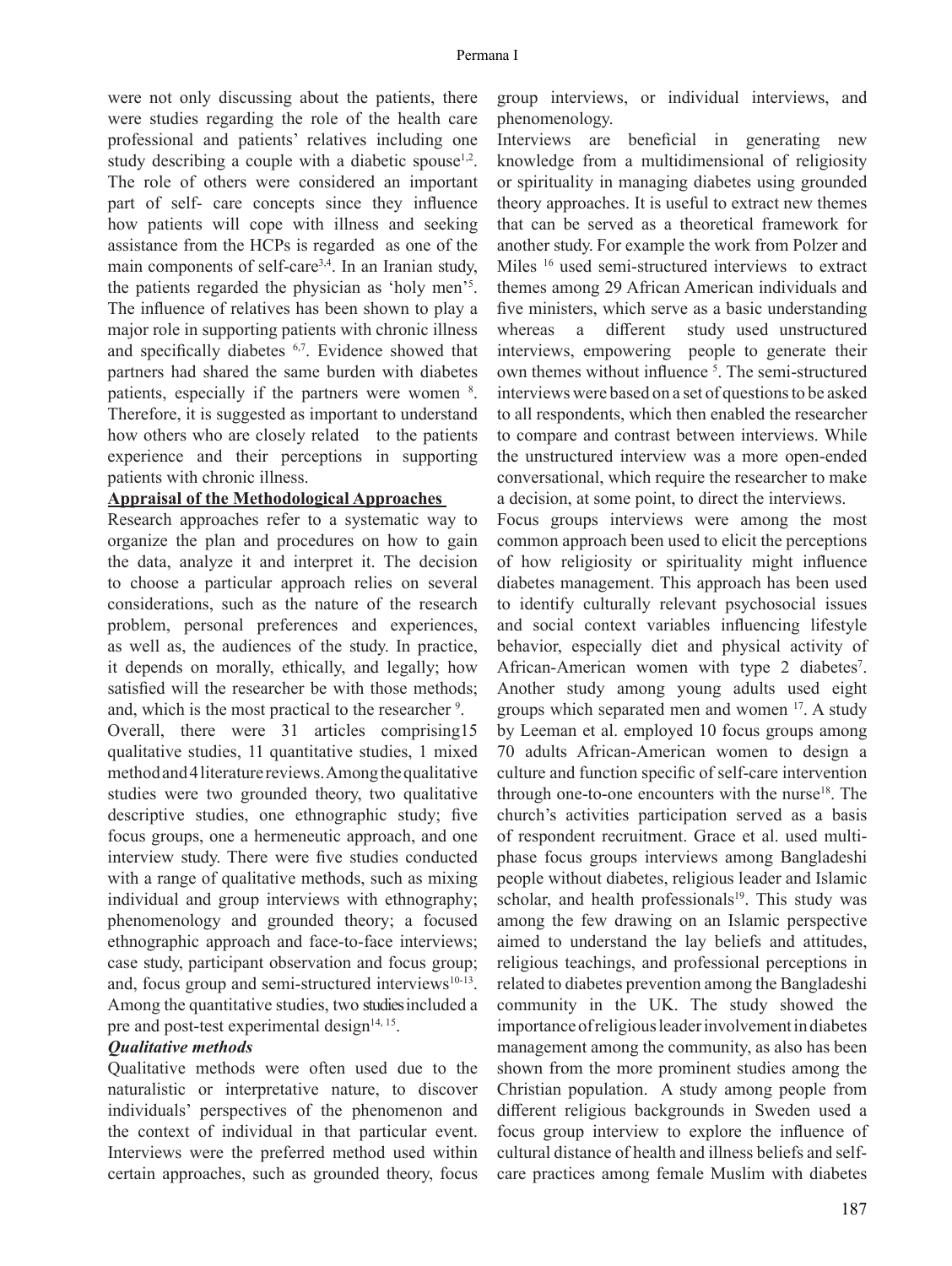$20$ . The study used theory as a guideline in collecting information such as the lay theory model of illness causation by Helman, health care seeking behaviour by Kleinman, the health belief model, and perceived locus of control, and self-efficacy. Carbone et al. conducted a focus group to describe the refinement of self-management interventions tailored to patients with type 2 diabetes among health care practitioners and patients<sup>6</sup>.

Separation between different genders served as a facilitating factor to enhance the involvement among the respondents. To some extent, it is true to certain communities in Muslim population. Given the strict requirement not to engage a direct relationship across genders, the separation of groups in interviews facilitates the collection of valid data.

Polzer and Miles's<sup>16</sup>work has been used as a parent study for another study form Polzer<sup>1</sup> which employed a qualitative descriptive design to explore how when, and if the health care professional (HCP) should address spirituality in their care by using interviews. The same respondents were used to explain individuals' perception on the role of HCP in maintaining their condition. Another qualitative descriptive study employed an in-depth interview to explore the possibility of differences between two independent samples among African American men and women 21. The study aimed to describe the differences and similarities of men and women from different Christian affiliations in regards to spiritual practices and how they were integrated within their spiritual orientation, and how spiritual practices within each orientation may be incorporated into a diabetes self-management intervention.

An ethnography study by Popoola explored the holistic and transcultural experience of living with and growing older with diabetes for Nigerians and African Americans<sup>22</sup>. This approach, used interview and direct observation to explore not just experience but rather the way of life of participants, where the researcher tried to immerse themselves within the culturebeingobservedforaperiodoftime<sup>9</sup> .

Acombination of approaches has used across different perspectives to gather more comprehensive and holistic results. A study by Aitkins which employed individual and group interviews with ethnography23; a combination of phenomenology and grounded theory approaches 11; a focused ethnographic approach and face- to-face interviews <sup>12</sup>; case study, participant observation and focus group 13; and, focus group and semi-structured interviews <sup>19</sup>.

*Advantages and disadvantages of qualitative methods* Due to the nature of qualitative methods in gaining a more naturalistic approach in conducting the data collection and analysis, it might help in explaining the fundamental understanding of a phenomenon of how it happened, rather than a mere description of what was happening. As well as gaining data from the information that the respondents conveyed, the researcher can also capture affective responses and expression which can in turn help to build the true meaning behind the story. It is an appropriate way to gain information about sensitive issues. Indeed, this approach has been useful to explore the existence of religiosity or spirituality, which was considered a multidimensional concept of human being, and for some as a concept that lies in a private domain of individual, in self-care among people with type 2 diabetes across populations and countries. It also has served as a fundamental framework<sup>16</sup> for further study<sup>1</sup>, or as a basic in understanding the existing hierarchical phase in an empowerment process, and therefore, is beneficial to choose the appropriate methods of treatment<sup>5</sup>.

The intention of qualitative studies is to gain a rich understanding of the phenomenon and results are not intended to be generalizable. Qualitative studies typically involve small numbers of participants. The two grounded theory studies included 34 and16 participants respectively. Within the focus group interviews, each group consisted of 7 to 12 participants. The ideal size for focus groups has been debated, however, it is proposed that more than three and less than15 is sufficient in gaining the advantages of group participation <sup>9</sup>. Although, the size of the sample is limited, due to the rich information of in-depth interview, and the whole process is time consuming being a disadvantage. Furthermore, within the interaction of the interview becoming deeper the process of interviewing itself could go very much off the point, and it could be difficult either to transcribe or to analyses and compare with other interviews. Moreover, due to the limitation of the sample, the studies often cannot be used to generalize the theory into a broader population.

In order to gain richer information there needs to be more varied participants in a certain period of time, it is preferable by some researchers to facilitate the focus group. While, some participants would find a focus group interview more encouraging and less threatening than a face-to-face interview to convey their opinions. Although, it also depends on the subject of the study; in any sensitive issues to certain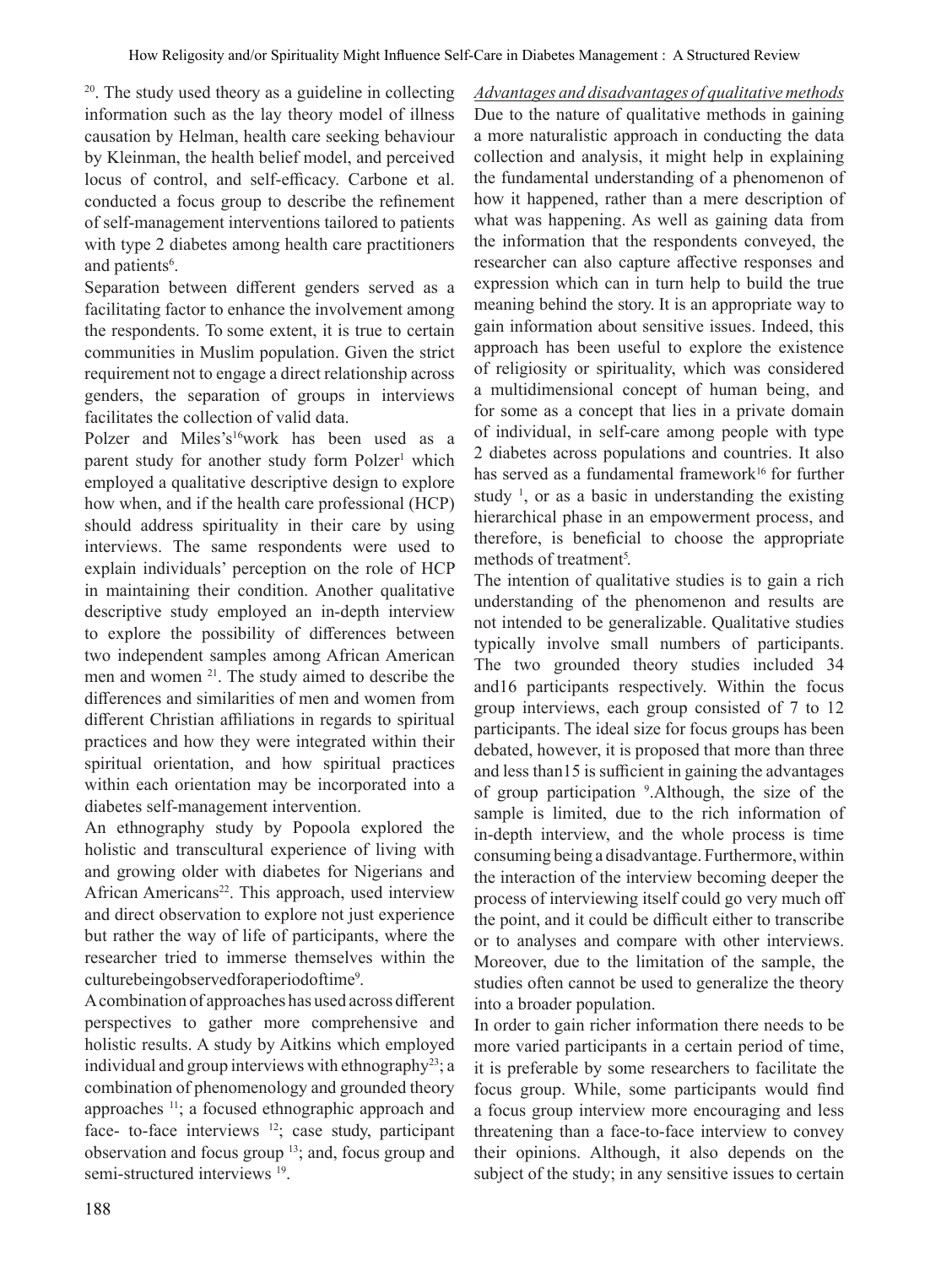population, a more private interview is preferred. Focus groups also contain another disadvantage in regards to analyzing and transcribing process. The researcher has to have a certain strategy to determine which particular quotes are from which participant within the recording. Moreover, some participants find the approach of needing to talk in front of others, off putting and a discouraging<sup>9</sup>.

## *Quantitative methods*

The positivist worldview is used to test a theory by examining the relationship between variables  $23$ : the variables can be measured as numerical information, usually using standardized instruments, which require certain statistical procedures. Instruments have often been used to gain wider perspectives of human characteristics in examining the phenomenon under study.

Studies varied in the number of instruments used: instruments such as Belief and Values Scale to several instruments to measure variables in their relationships with glucose control such as the PRQ2000, the Diabetes Self-Care Scale and Taiwan Geriatric Depression Scale 24, <sup>26</sup>. A study from Newlin et al. used several variables to measure the relationship between body mass index, demographic, medication, religiosity/ spirituality well-being, and other psychological factors, with glucose control<sup>26</sup>. Lager used several measurements to examine the relationship between religious coping, acceptance of diabetes, social supports, diabetes management, and quality of life such as the Religious Problem-Solving Scale-Short Form, Ideas About Diabetes-Revised Scale, the PRQ2000, the Religious Support Scale, Summary of Diabetes Self-Care Activities-Revised, and the Diabetes Quality of Life Measure<sup>27</sup>. A multidimensional of religiosity prayer, religious reading, religious attendance, and religious belief had been used to examine their relationship with the level of depression 28, or to diabetes self-management scale <sup>29</sup>.Other studies have been conducted to explore the effect of certain treatment or procedures. Two studies employed a pre-test and post-test design to measure the effect of interventional program of a self-study program to educate nurses about how to talk with patients about spirituality <sup>15</sup>, or the effectiveness of a faith-based health screening/ education to reduce relative risk of diabetes  $14$ . A quasi-experimental design was used to determine the effectiveness of a serenity prayer to control the blood glucose serum <sup>30</sup>. **Advantages and disadvantages of quantitative approaches**

The use of standardized instruments to measure human characteristics enables the researcher to

explore the phenomenon under study within a large sample. Due to the representativeness, the results then can be generalized to a wider population. The variation or combination of instruments used gives the study more credible stance in examining the research question, as well as providing the researcher more opportunities to explore the variety of human characteristics in a short period of time. It is common for quantitative study to be conducted as longitudinal studies with repeated data measures at different points in time.

### *Mixed methods*

Mixed methods approach uses a combination and integration of qualitative and quantitative approaches and data in a research study. Indeed, Creswell suggests three primary models of employing methods: converging or merging quantitative and qualitative data in order to provide a comprehensive analysis; using qualitative approach to explain in more details the results from the previous quantitative approach; and, the reverse of the second methods, which employs a quantitative approach based on the qualitative approach to build an instrument<sup>23</sup>. In this review, only one mixed method study was included. It employed a quasi-experimental design and qualitative questions <sup>30</sup>. The study was undertaken to determine whether the recitation of a serenity prayer might affect the serum level of blood glucose. Although methodological information is limited and there is no clarification as to on how the researcher used the qualitative data.

The lack of detail of the approach is disappointing as there are several considerations why combining methods may prove useful to the proposed study. The integration of both quantitative and qualitative approaches could add more credibility, with one approach providing explanation to the other by adding depth and insight to 'numbers' through the inclusion of narrative, dialogues, and add precision to 'words'through inclusion of numbers and pictures 9 ; Secondly, the mixed methodology could enable the researcher to overcome many of the shortcomings of each methods.

### **Religion, Self-Care and Health Evidence Synthesis, themes extracted from the review**

This review revealed several themes that are how religiosity might influence individual with diabetes in managing their condition, which includes: religiosity and self-care, religious belief, relationship with God or the transcendent, religion or spirituality as coping mechanism, social support and religious practices. *Religiosity and Self-care*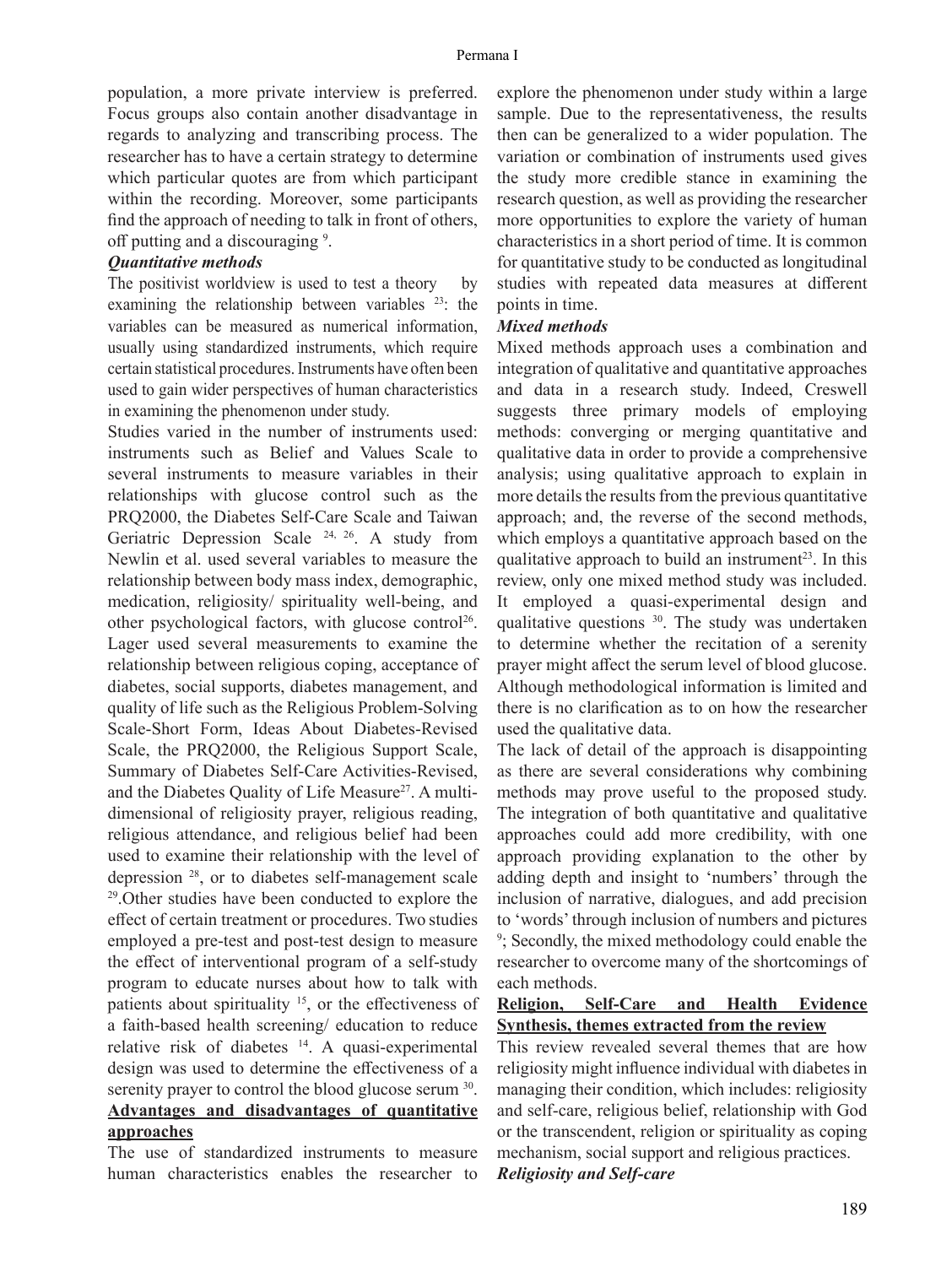Beliefs about health care are culturally constructed and affect people's decisions regarding treatment 31, 32. It may affect how people experience and interpret how they should self-manage 12, 33. Cultural differences promote differentself-efficacyappraisals<sup>20</sup>. Children who are raised in a population based on 'dependent collectivism' with a higher degree of power distance and hierarchical relationships learn to obey authorities, encouraging a less independent behavior with lowered self-efficacy 20. Islamic countries have been recognized as being bureaucratic with a large power distance and a strong uncertainty avoidance, which means a high need for rules or regulations in contrast to low power distance and weak uncertainty avoidance in nonbureaucratic Western countries <sup>20</sup>. Conversely, there is a misinterpretation of the Qur'anic teaching about how individual should put themselves between fate and their own effort in term of their survival existence in this world <sup>19</sup>. There are several tenets in Qur'an that obliged the believers to put their own effort forward before accepting the fate <sup>34</sup>.

## *Religious belief*

Religious belief is regarded as a contributor in maintaining well-being and mental health <sup>16, 35</sup>. One study suggest that religious belief might influence how one will cognitively apprehend the interactions between appraisals, attention and beliefs in preventing emotional disorder <sup>36</sup>.The belief that God has control over one's own efforts in promoting health has been shown among people with chronic illness such as rheumatoid arthritis and systemic sclerosis $37$ , as well among adolescents who are engage in risky behaviours<sup>38, 39</sup>. Nevertheless, studies also revealed the negative influences that religious beliefs might play in hindering self-management of illnesses 25, <sup>40</sup>. The differences might emerge from how the religious authorities interpret teachings from the scriptures.

## *Relationship with God or the transcendent*

There are various ways in which the included studies show that people use to make sense of their relationship with God in managing their condition. These relationships were established through religious practices 7, 12, 16, <sup>21</sup>and listening to religious radio programs<sup>21</sup>, or undertaking religious readings<sup>28</sup>. Three themes emerged: supportive, collaborative, and submissive. Forsome, God is regarded as supportive and as the source of health as well as the illness 5, 20,  $22, 29, 32$ ; in enhancing self-confidence  $21$  and freedom <sup>41</sup>; in managing the disease and empowering patients in taking greater control of the illness  $5, 10, 16, 22$ ; as a source of knowledge for the patients <sup>16</sup> and through the HCP <sup>17</sup>. Therefore, some would regard HCP as an instrument from God<sup> $1$ </sup> or holy men<sup>5</sup>, which, then would lead to following medication regimens<sup>1</sup>.

The second perspective from the God-person relationship is a collaborative one. People holding this view regard God as a partner in managing their condition 16, 21, <sup>41</sup> and in times of need God would act as a source of knowledge or support. At time of action, the individual would be the main actor, although, he or she still believes that God was always around. Furthermore there are arguments that this collaborative style refers to an active personal exchange with God which appears to be '*a selfincorporated form of religion*' (p.90)<sup>41</sup>.

Another theme is submission which refers to relinquish self-management to God'swill 16, or to wait for God to heal the condition 16, 21, <sup>41</sup>. This sometimes manifests as a fatalistic view of illness 25, 32, 42, which hinders them in fully self-caring for their condition  $1, 16, 41, 43$  and not adhering to medication<sup>1, 21</sup>. While, to some others being fatalistic do not necessarily have a negative meaning; it gives them inner strength to manage their condition <sup>5</sup>. Some Sudanese people regard diabetes as a punishment from supernatural powers such as witches, whereas to others it is regarded as lovefromGod; as atest of their faith<sup>43</sup>, or as God's will <sup>20, 29</sup>.

## *Religion and spirituality as coping mechanism*

Coping strategies refer to any effort aimed 'at problem management and emotional regulation, give rise to outcomes of the coping process such as psychological well-being, functional status, and adherence'(p. 213)<sup>44</sup>. While, religious coping refers to efforts in seeking a spiritual connection, support or collaboration with God in problem solving <sup>45</sup>. Religious coping has been regarded as an important strategy in dealing with calamities  $41$ , maintainingselfacceptance29,to facilitate beneficial resolution against psychological impacts of negative life events  $7,38$  or to enhance self- empowerment in managing ill-health condition<sup>2, 17, 46, 47</sup>. Furthermore, Baldacchino and Draper argue that due to the more general and universal meaning of spirituality; spiritual coping can be referred to utilizing any spiritual aspect in life, such as belief in a divine being, performing ritual acts to maintain harmony with others, as a leverage to enhance self- empowerment<sup>48</sup>.

## *Social support*

Many studies have shown significant positive connections between religious involvement and social support <sup>26, 35, 49, 50, 51</sup>. Studies have shown that the African American community is regarded as more religious than their white counterparts due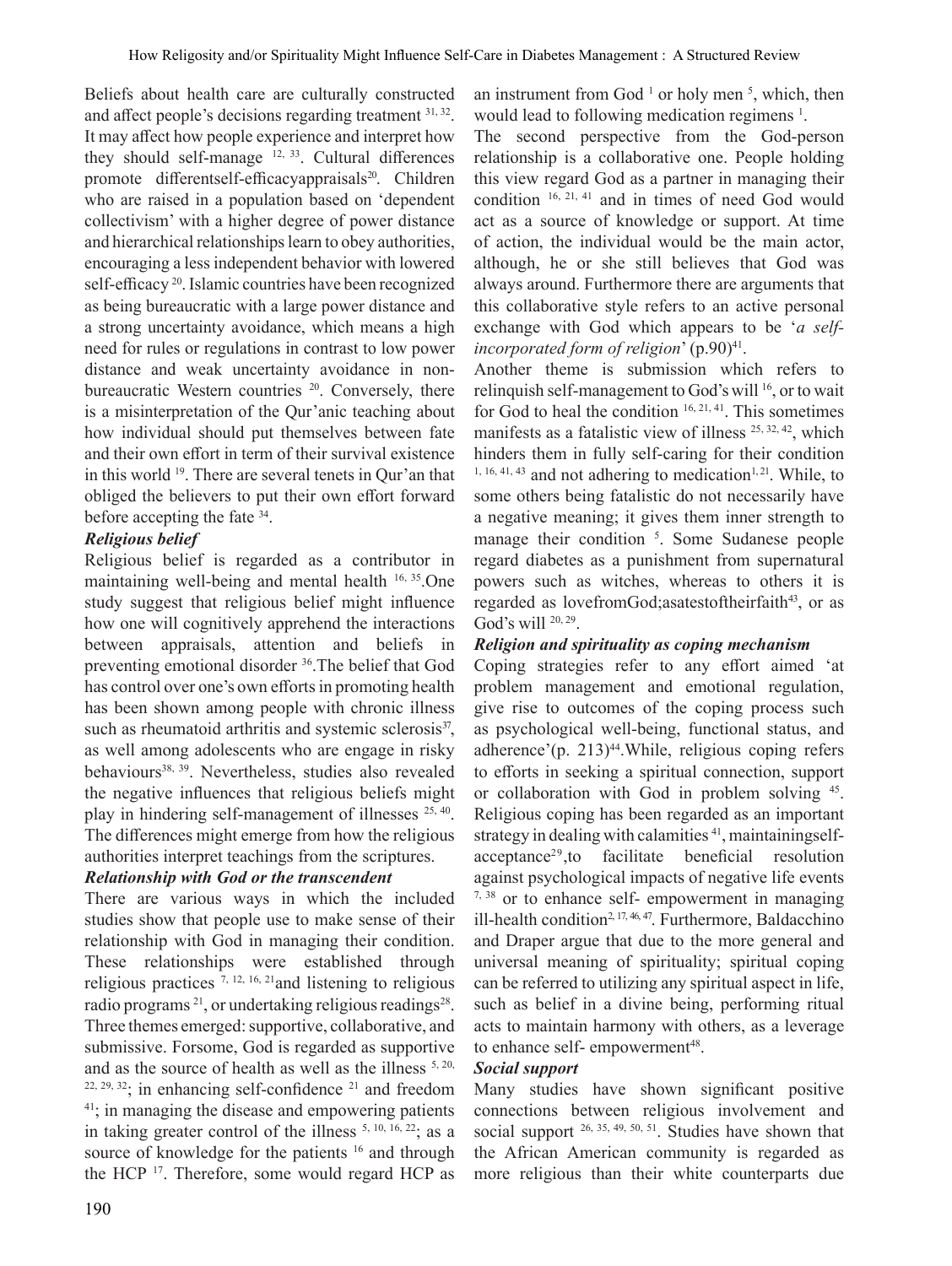to their strong relationship with the church  $1, 21, 26$ . This is particularly apparent among older people. Another study found lack of social participation to be a risk factor for death after cardiac surgery in older people 52.A systematic review conducted by the Centre for Disease Control and Prevention in 2001, which resonates with other studies  $^{13, 14}$ , has found that involvement in community gathering places such as faith organizations are good to hold health interventions and self-management education program among adults with type 2diabetes.

Evidence showed that support from a pastor or other members of the church have been significant in managing someone's ill-health condition 5-7, 22, or in confirming that self-care is in line with the will of Allah and fatalism is a misinterpretation of Qur'anic teachings 19. Furthermore, seeking support from others such as family member or doctors is regarded important since they argued that the belief in God is considered in comprehensible; God is invisible 5 . Closest relatives have been regarded as sources of social support – especially daughters  $\frac{5}{2}$ , since daughters were regarded as more reliable in providing support<sup>7</sup>.

#### *Religious practices*

Prayer, a part of Christian religious practice, which also includes reading scriptures, singing hymns and giving testimonies, has been regarded as an important part of illness management reference needed. While, among Muslim people, spirituality interventions mainly comprise prayer, Qur'an recitation, remembrance of Allah, fasting, charity, prophet's methods and modified Islamic methods, particularly among individuals within a critical care setting <sup>54</sup>.

Studies revealed the relationship between religious practices and illness, range from promoting healthy behaviour<sup>54</sup>, as a coping mechanism, since the patients will turn to God when the condition has become worse to give strength and comfort  $6, 7$ , or as complementary to the medical therapy  $10$ , to a significant correlation in decreasing mortality, by frequent attendance to religious service <sup>55, 56</sup>. Despite the beneficial effects of religious practices in maintaining well- being, still some people think fasting or pilgrimage (*hajj*) as hindrance <sup>44</sup>. They argued that rituals have placed them in difficulties in regards to adhering to medication regimes. This is an issue which the researcher wants to focus on with his participants.

#### **Summary**

Self-care is considered as a concept which is 'led, owned and done by the community' whichentailsactionsthatareembeddedintothedaily lifeofpeoplewithchronicconditions57.Itisacomplex concept which involves a wide range of behaviours in maintaining well-being, consisting of health promotion and disease prevention; treatment; and, monitoring and rehabilitation 57, 58. Thus, it is proposed that self-care is placed on a continuum, between full self-caring activities such as brushing teeth, to fully dependent on the health care professional, for example brain surgery <sup>57</sup>.



### **Figure 3. 1 Self-care continuum**

The practice of self-care within Indonesia has not been well documented widespread, although guidelines are in place. There was limited evidence found through open access online. With regard to self-care in diabetes management there were three key components of health promotion and disease prevention; treatment; monitoring and rehabilitation, and embedded concepts such as locus of control, self-efficacy, self-regulation and self- appraisal. These components and concepts played a major role in maintaining and establishing self-care behaviors among people with chronic conditions.

A structured review was understood to be beneficial in gaining a comprehensive understanding of current evidence in regards of how religiosity might influence people with type 2 diabetes in managing their daily self-care activity.

## **Conflict of Interest**

The Author(s) declare(s) that there is no conflict of interest.

### **Acknowledgments**

The author would like to convey his gratitude to Prof Paula Ormandy and Dr Anya Ahmed, both from School of Health and Society, University of Salford, UK for their valuable assistance and support in conducting the research and the production of this paper.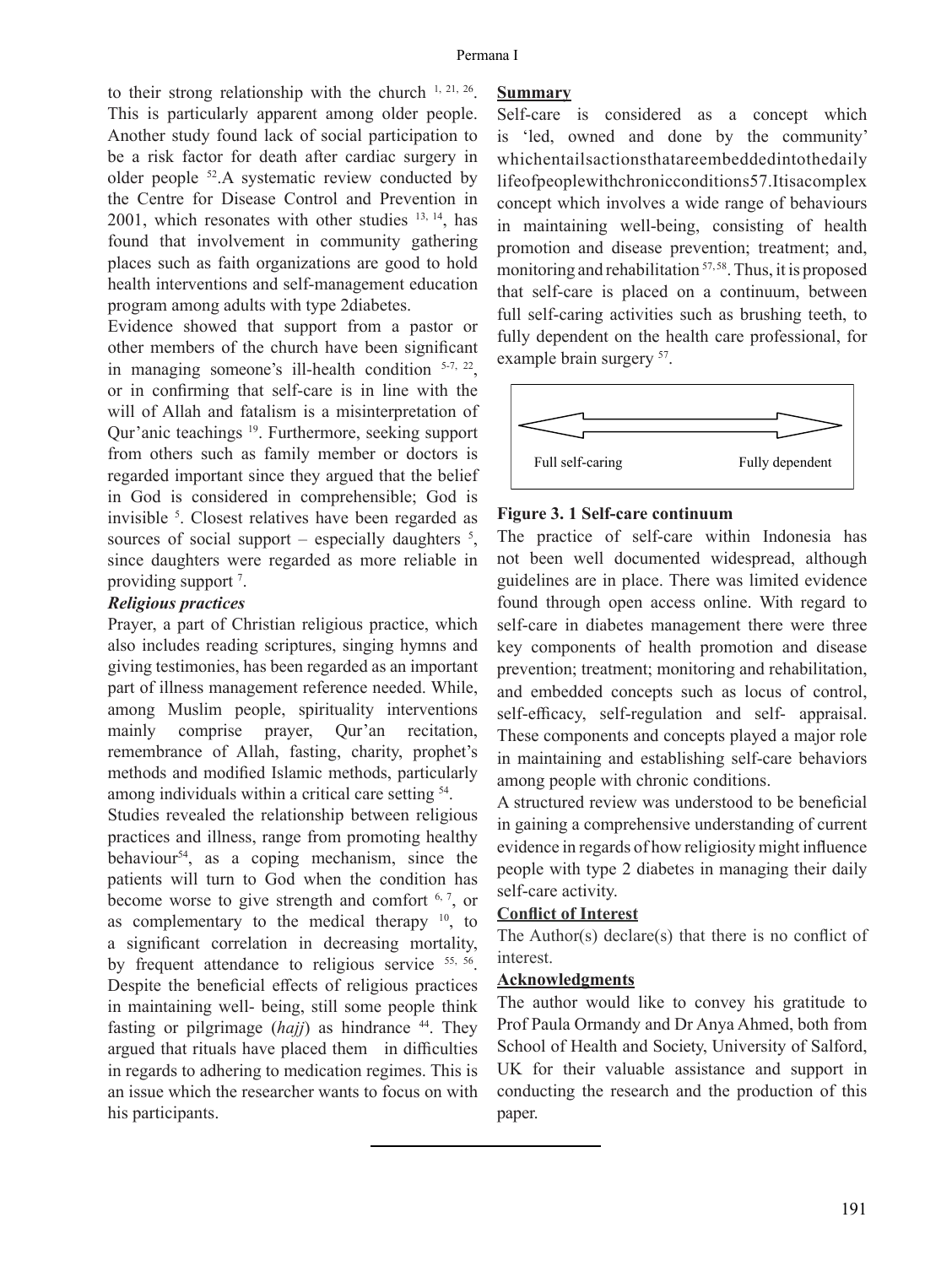## **References**

- 1. Polzer, R. L. (2007). African Americans and diabetes: spiritual role of the health care provider in selfmanagement. Res Nurs Health, 30(2), 164-174. doi: 10.1002/nur.20179
- 2. Cattich,J., & Knudson-Martin,C. (2009). Spirituality and relationship, a holistic analysis of how couples cope with diabetes .*Journal of Marital and Family Therapy,35*(1),14
- 3. Harandy, T. F., Ghofranipour, F., Montazeri, A., Anoosheh, M., Bazargan, M., Mohammadi, E., . . . Niknami, S. (2010). Muslim breast cancer survivor spirituality: coping strategy or health seeking behavior hindrance? *Health Care Women Int, 31*(1), 88-98. doi: 10.1080/07399330903104516
- 4. Furlong, S. (1995). *Self-Care. Application in Practice*. London: theKing's FundCentre.
- 5. Abdoli, S., Ashktorab, T., Ahmadi, F., Parvizy, S., & Dunning,T.(2011).Religion,faithandtheempowerment process: Stories of Iranian people with diabetes. *International Journal of Nursing Practice, 17*(3), 289- 298. doi:10.1111/j.1440-172X.2011.01937.x
- 6. Carbone,E.T.,Rosal,M.C.,Torres,M.I.,Goins,K.V., & Bermudez, O. I. (2007). Diabetes self-management: perspectives of Latino patients and their health care providers. *Patient Educ Couns, 66*(2), 202-210. doi: 10.1016/j.pec.2006.12.003
- 7. Samuel-Hodge, C. D., Headen, S. W., Skelly, A. H., Ingram, A. F., Keyserling, T. C., Jackson, E. J., Ammerman, A. S. and Elasy, T. A. (2000) 'Influences on day-to-day self-management of type 2 diabetes among African-American women: spirituality, the multi-caregiver role, and other social context factors.', *Diabetes Care*, 23(7), p. 928 LP-933. Available at: http:// care.diabetesjournals.org/content/23/7/928.abstract.
- 8. Fisher, L., Chesla, C., Skaff, M. M., Mullan, J. T., & Kanter, R. A. (2002). Depression and anxiety among partners of European-American and Latin patients with diabetes. *Diabetes Care, 25*,7.
- 9. O'Leary, Z. (2008). *Researching Real-World Problems. A guide to Methods of Inquiry*. London: Sage.
- 10. Aikins, A. G. (2005). Healer shopping in Africa new evidence from rural-urban qualitative study ofGhanaian diabetes experiences. *BMJ.com,331*.
- 11. Handley,J.,Pullon,S.,&Gifford,H.(2010).Livingwith type 2 diabetes: 'Putting the person in the pilots' seat'. *Australian Journal of Advanced Nursing, 27*(3),12-19.
- 12. Sowattanangoon, N., Kotchabhakdi, N., & Petrie,K. J. (2009). The influence of Thai culture on diabetes perceptions and management. *Diabetes research and clinical practice, 84*(3), 245-251. doi: 10.1016/j. diabres.2009.02.011
- 13. Austin, S. A., & Claiborne, N. (2011). Faith wellness collaboration: a community-based approach to address type II diabetes disparities in an African-American community. *SocWork Health Care, 50*(5), 360-375.doi: 10.1080/00981389.2011.567128
- 14. Frank, D., & Grubbs, L. (2008). A faith-based screening,

education program for diabetes, CVD, and stroke in rural African Americans. *theABNF*, 7.

- 15. Taylor, E. J., Mamier, I., Bahjri, K., Anton, T., & Petersen, F. (2009). Efficacy of a self-study programme to teach spiritual care. *J ClinNurs, 18*(8), 1131-1140. doi:10.1111/j.1365-2702.2008.02526.x
- 16. Polzer, R. L., & Miles, M. S. (2007). Spirituality in African Americans with diabetes: self-management througharelationshipwithGod.*QualHealthRes,17*(2), 176-188. doi:10.1177/1049732306297750
- 17. Parsons,S.K., Cruise,P.L., Davenport,W.M., & Jones, V. (2006). Religious Beliefs, Practices and Treatment adherence among individuals with hiv. *AIDS Patient Care STDS, 20*(2), 16.
- 18. Leeman, J., Skelly, A. H., Burns, D., Carlson, J., &Soward, A. (2008). Tailoring a Diabetes Self-care Intervention for Use with Older, Rural African American Women. *Diabetes Educ, 34*(2),8.
- 19. Grace, C., Begum, R., Subhani, S., Kopelman, P., & Greenhalgh, T. (2008). Prevention of type 2 diabetes in British Bangladeshis: qualitative study of community, religious, and professional perspectives. *BMJ, 337*. doi: 10.1136/bmj.a1931
- 20. Hjelm, K., Bard, K., Nyberg, P., &Apelqvist, J. (2003). Religious and cultural distance in beliefs about health and illness in women with diabetes mellitus of different origin living in Sweden. *International journal of nursing studies, 40*(6), 627-643. doi: 10.1016/s0020- 7489(03)00020-8
- 21. Casarez,R.L.P.,Engebretson,J.C.,& Ostwald,S. K. (2010). Spiritual Practices in Self-management of diabetes in African American. *Holist Nurs Pract,24*(4),11.
- 22. Popoola, M. M. (2005). Living With Diabetes the holistic experiences of nigerians and africanamerican. *Holist NursPract*,7.
- 23. Creswell, J. W. (2014). *Research design. Qualitative, Quantitative, and Mixed Methods Approaches.* (Fourth ed.). London:Sage
- 24. Chew, B. H., Khoo, E. M., & Chia, Y. C. (2011). Does religious affiliation influence glycaemic control in primary care. *Mental Health in Family Medicine, 8*,8.
- 25. Bai, Y. L., Chiou, C. P., & Chang, Y. Y. (2009). Selfcare behaviour and related factors in older people with Type 2 diabetes. *J Clin Nurs, 18*(23), 3308-3315. doi: 10.1111/j.1365-2702.2009.02992.x
- 26. Newlin, K., Melkus, G. D., Tappen, R., Chyun, D., & Koenig, H. G. (2008). Relationships of Religion and Spirituality to Glycemic Control in Black Women With Type2 Diabetes. *Nurs Res, 57*(5),331-339310.1097/1001. NNR.0000313497.0000310154.0000313466.
- 27. Lager,J.M.(2006). *Relationship among Religious Coping, Psychosocial Factors, and Quality of Life in Individuals withType2 Diabetes.*(PhD),Texas A&M University
- 28. Kilbourne,B.,Cummings,S.M., & Levin,R.S.(2009).The influence of religiosity on depression among low income peoplewithdiabetes.*Health&SocialWork,34*(2),23.